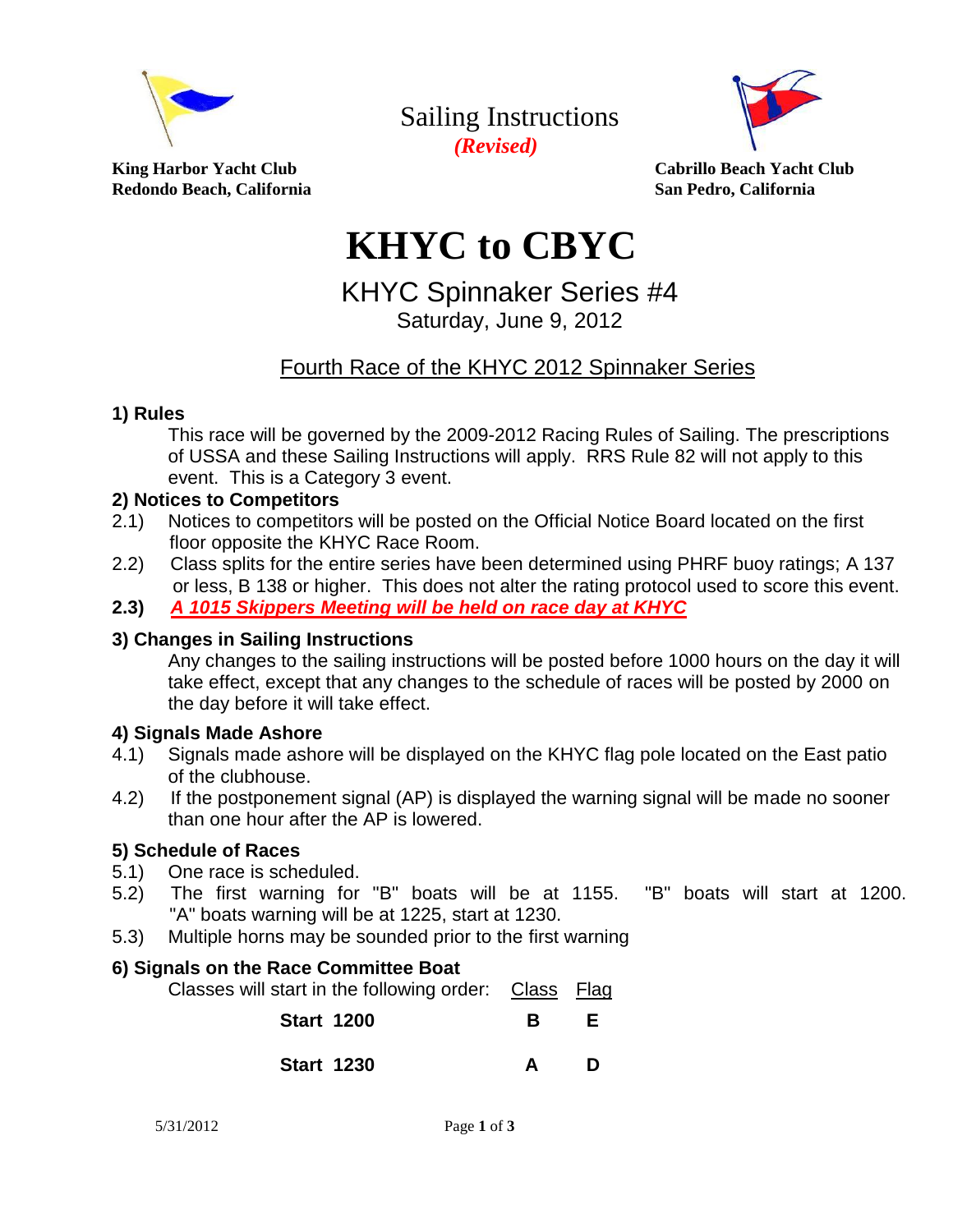# Sailing Instructions

#### **7) The Race Course**

- 7.1) The racing area will be in the vicinity of "S" Mark per 2012 KHYC Race Mark Guide.
- 7.2) The course will be as per the attached chart.
- 7.3) The distance is approximately 18.5 NM for course 1 or 14.8 NM for course 2.

#### **8) Marks**

Marks and locations are available from the KHYC 2012 Mark Guide.

#### **9) The Start**

- 9.1) Race will be started using rule 26 with classes starting per paragraph 5.2 of this document.
- 9.2) The starting line will be between a staff displaying an orange flag on the race committee boat and a staff with an orange flag floating to port from the race committee boat.
- 9.3) All boats must check in with the Race Committee on the water prior to **"their"** class warning signal.
- 9.4) Boats whose preparatory signal has not been made shall **keep clear of the starting area** and all boats whose preparatory signal has been made.
- 9.5) The Race Committee will attempt to call on the course side (OCS) boats on VHF channel 78 after the starting signal. Failure to call a boat OCS is not grounds for redress.

#### **10) The Finish**

The finish line will be between a committee boat and the mark CB :82: inside L.A. Harbor as per the attached chart.

#### **11) Penalty System**

- 11.1) The 720-degree turn penalty is replaced with a 360-degree turn penalty, to include one tack and one jibe, modifying the Scoring Penalty, rules 44.1 & 44.2. Rule 44.3 shall not apply.
- 11.2) Boats that accept and execute the turn's penalty shall sign up to that effect on the form posted on the Official Notice Board *at CBYC* after the days' racing and within the protest time limit.

#### **12) Time Limit**

12.1) Boats failing to start within four minutes after their start signal shall be scored did not start (DNS).

#### **13) Protests**

- 13.1) Boats intending to protest must notify the RC boat upon finishing.
- 13.2) Protests shall be written on forms available at CBYC and delivered to the Race Chairman, or PRO within 45 minutes after the race committee boat docks. The Committee will sound one signal and post docking time on the Official Notice Board. Protests will be posted as they are submitted.
- 13.3) Protests will be heard in the approximate order of receipt as soon as possible.